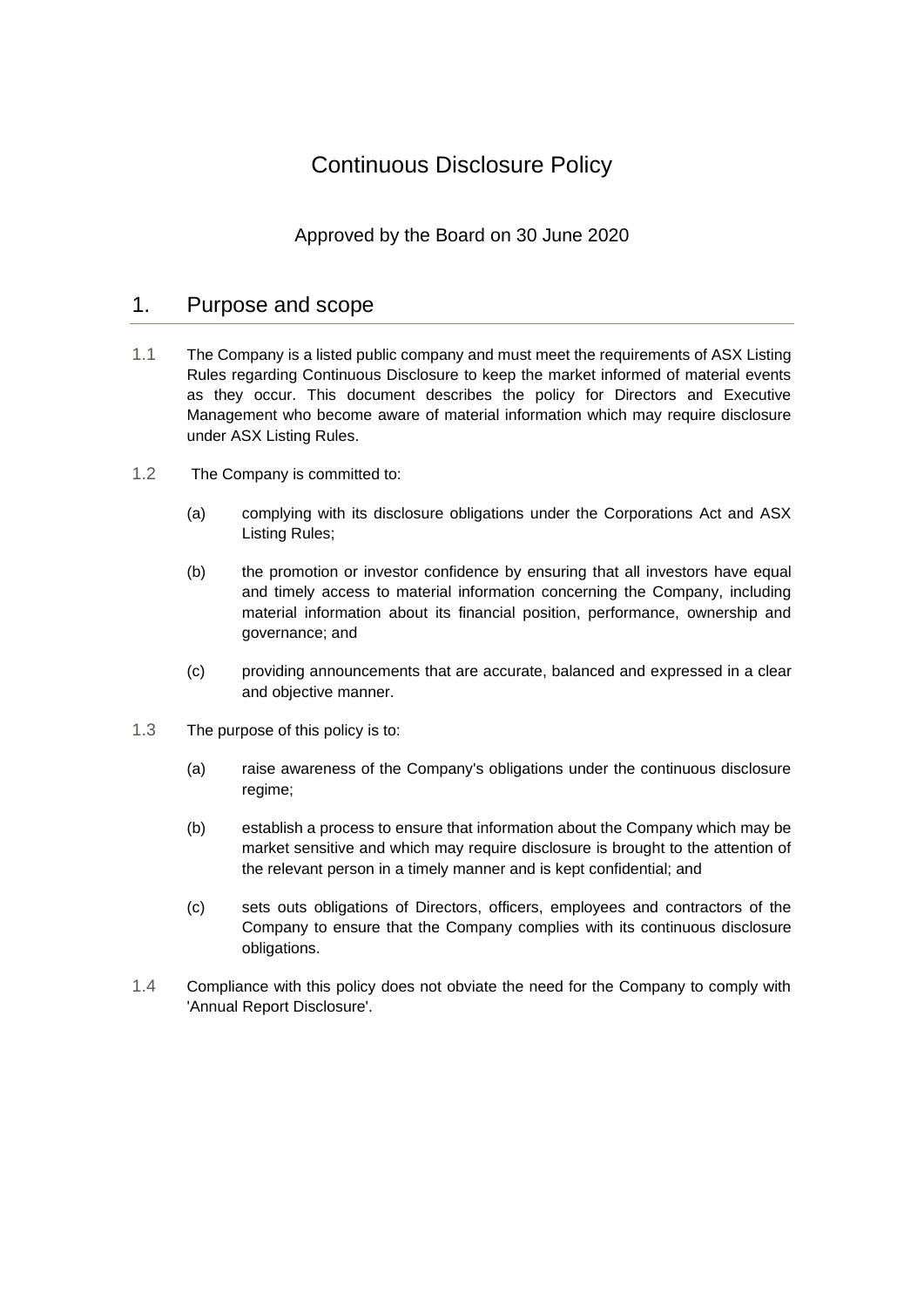# 2. Responsibilities

### 2.1 **Executive Management**

Executive management is responsible for:

- (a) understanding the continuous disclosure regulations; and
- (b) reporting potentially material information immediately to either the Company Secretary, the CEO, Managing Director or the Chair.

#### 2.2 **Company Secretary**

The Company Secretary is responsible for:

- (a) liaising with the Managing Director on information supplied to determine if it needs to be disclosed under continuous disclosure regulations; and
- (b) reporting the material information to the market.

## 3. Policy

#### 3.1 **General**

- (a) Executive Management will make themselves aware of the continuous disclosure regulations in the ASX Listing Rules.
- (b) In the event that any member of management becomes aware of any fact or circumstance which may give rise to a requirement to disclose such information under the ASX Listing Rules, they will immediately inform either the Company Secretary or the Managing Director
- (c) Prior to disclosure, the Company Secretary and the Managing Director, will review the information to enable a judgement as to the appropriate disclosure to be made.
- (d) If there is uncertainty over the requirement to comply with the continual disclosure requirements then the Company will seek external legal advice.
- (e) The Company, through the Company Secretary, will notify the market of any information it is determined is required to be disclosed.
- (f) In accordance with ASX Listing Rules, the Company will immediately notify the market of information:
	- (i) concerning the Company that a reasonable person would expect to have a material effect on the price or value of the Company's securities; and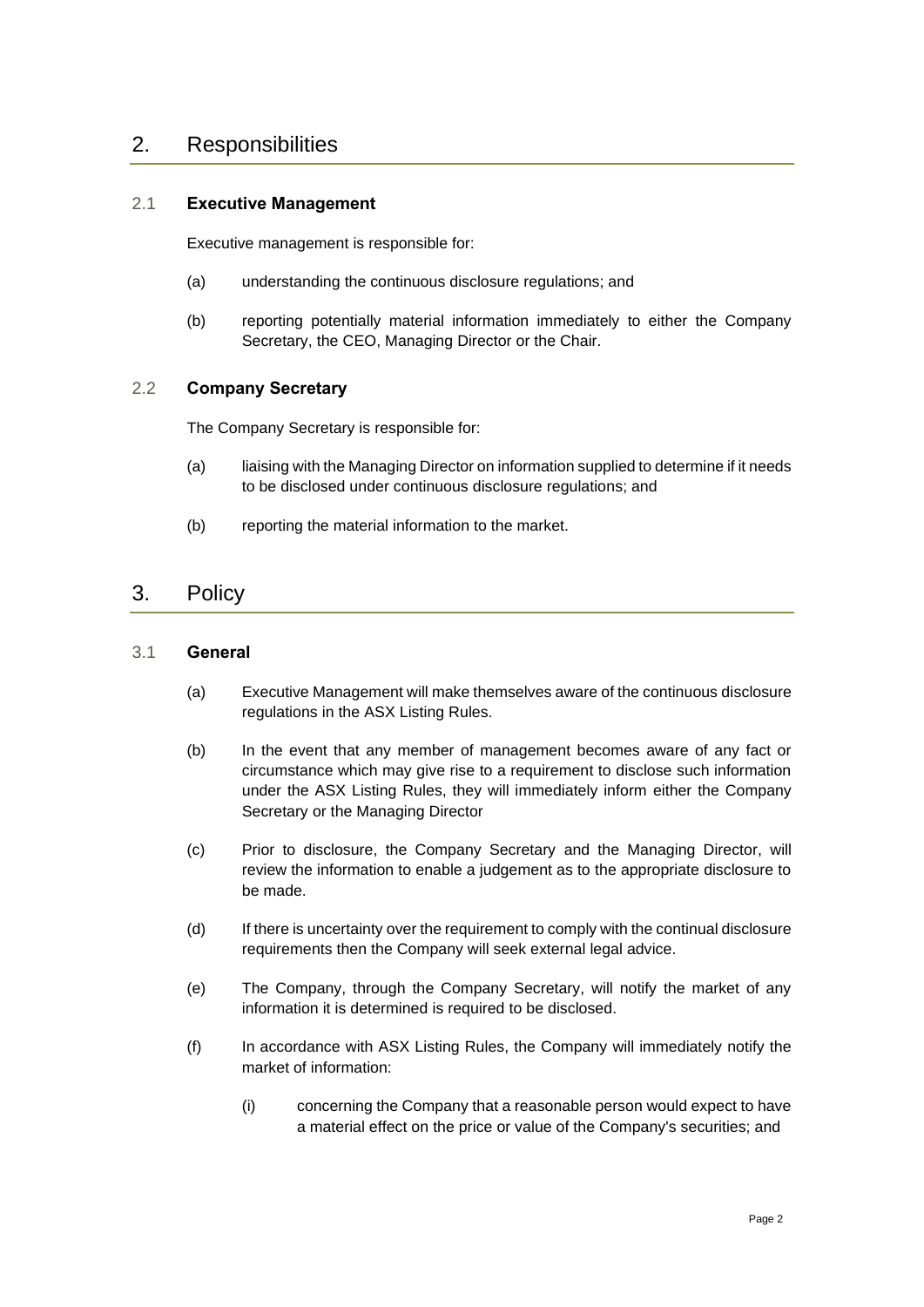- (ii) that would, or would be likely to, influence persons who commonly invest in securities in deciding whether to acquire or dispose of the Company's securities.
- (iii) The only exception to this is where the ASX Listing Rules do not require such information to be disclosed.
- (g) The Board must receive a copy of all material ASX announcements promptly after they have been made.

### 3.2 **Internal notification and decision-making concerning the disclosure obligation**

The Board has designated the Company Secretary as the person responsible for overseeing and coordinating disclosure of information to the market as well as communicating with the relevant authorities. The Company Secretary will be responsible for ensuring that Company announcements are made in a timely manner and will establish a vetting procedure to ensure that the announcements are factual and do not omit any material information.

The Company Secretary will also ensure that Company announcements are expressed in a clear and objective manner that allows investors to assess the impact of the information when making investment decisions.

To assist the Company Secretary, fulfil the Company's disclosure requirements, executive staff are responsible for immediately communicating to the Company Secretary any possible continuous disclosure matter concerning the operations of the Company. Executive staff are responsible for ensuring that the information is provided to the Company Secretary as soon as they become aware of it and that it is factual and does not omit any material information. Executive staff will promptly respond to requests from the Company Secretary for further information concerning the possible continuous disclosure matter.

The Company Secretary, after consultation with the Chair and Managing Director, determines whether information should be disclosed to the market.

Before a material announcement is released to ASX, the Company must ensure:

- (a) the Company Secretary and Managing Director has completed its review process; and
- (b) the announcement has been circulated to the Board for review; and
- (c) the Board has authorised the release of the announcement in writing.

If the Managing Director and the Company Secretary believe information must be disclosed, the Managing Director and the Company Secretary must seek approval for disclosure of the information to ASX as follows:

(1) in the first instance, approval from the Board;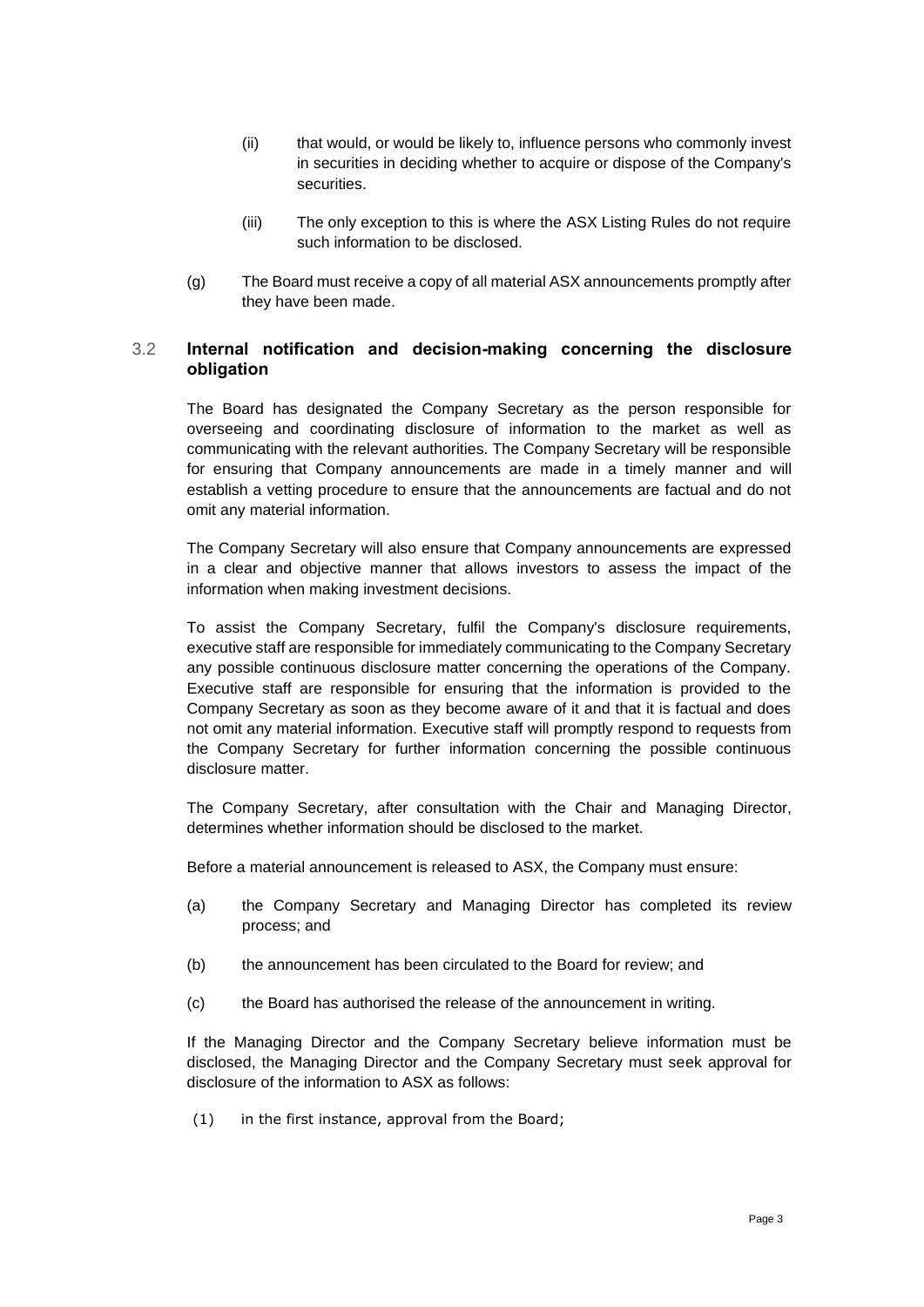- (2) if it is not practicable to seek approval from the Board (recognising the requirement to immediately disclose market sensitive information), the Managing Director and the Company Secretary must seek approval from:
	- (1) the Chairman; or
	- (2) in his or her absence the Chairman of the Audit & Risk Committee; and
- (3) if, in exceptional circumstances, the Board and the Chairman (and the Chairman of Audit & Risk Committee) are not available, the Managing Director and the Company Secretary have authority to approve disclosure of the information to ASX.

#### 3.3 **Promoting and monitoring compliance**

The Company has a Continuous Disclosure Committee, comprising the following:

- (a) Company Secretary;
- (b) Chair or if unavailable, the Chair of the Audit and Risk Committee; and
- (c) Managing Director;

The purpose of the Continuous Disclosure Committee is to promote and monitor compliance with the Company's continuous disclosure obligations and to ensure that all employees are aware of this policy. In addition, the Continuous Disclosure Committee is responsible for ensuring that all staff are aware of the type of information that needs to be communicated and their obligation to communicate to the Company Secretary any possible continuous disclosure matter.

A meeting of the Committee may be convened from time to time to consider particular continuous disclosure issues.

On a daily basis, the Company Secretary is charged with monitoring compliance with this policy. As part of that monitoring, all major announcements to the market will be reviewed for compliance with this policy. All public announcements will also be audited for compliance. These compliance reviews will be reported to the Continuous Disclosure Committee as part of their regular review of compliance. Any possible non-compliance will be reported to the Board at its next meeting. The Company Secretary must notify both the Chair and the Managing Director at the earliest opportunity if they believe that a false market in the Company's securities either exists or has the possibility to exist.

#### 3.4 **Measures for seeking to avoid the emergence of a false market in the Company's securities**

The Company recognises that a false market in the Company's securities may result if the Company provides incomplete information to the market or if the Company fails to respond to market and media speculation that may, or may be likely to, have an impact on the price of the Company's securities.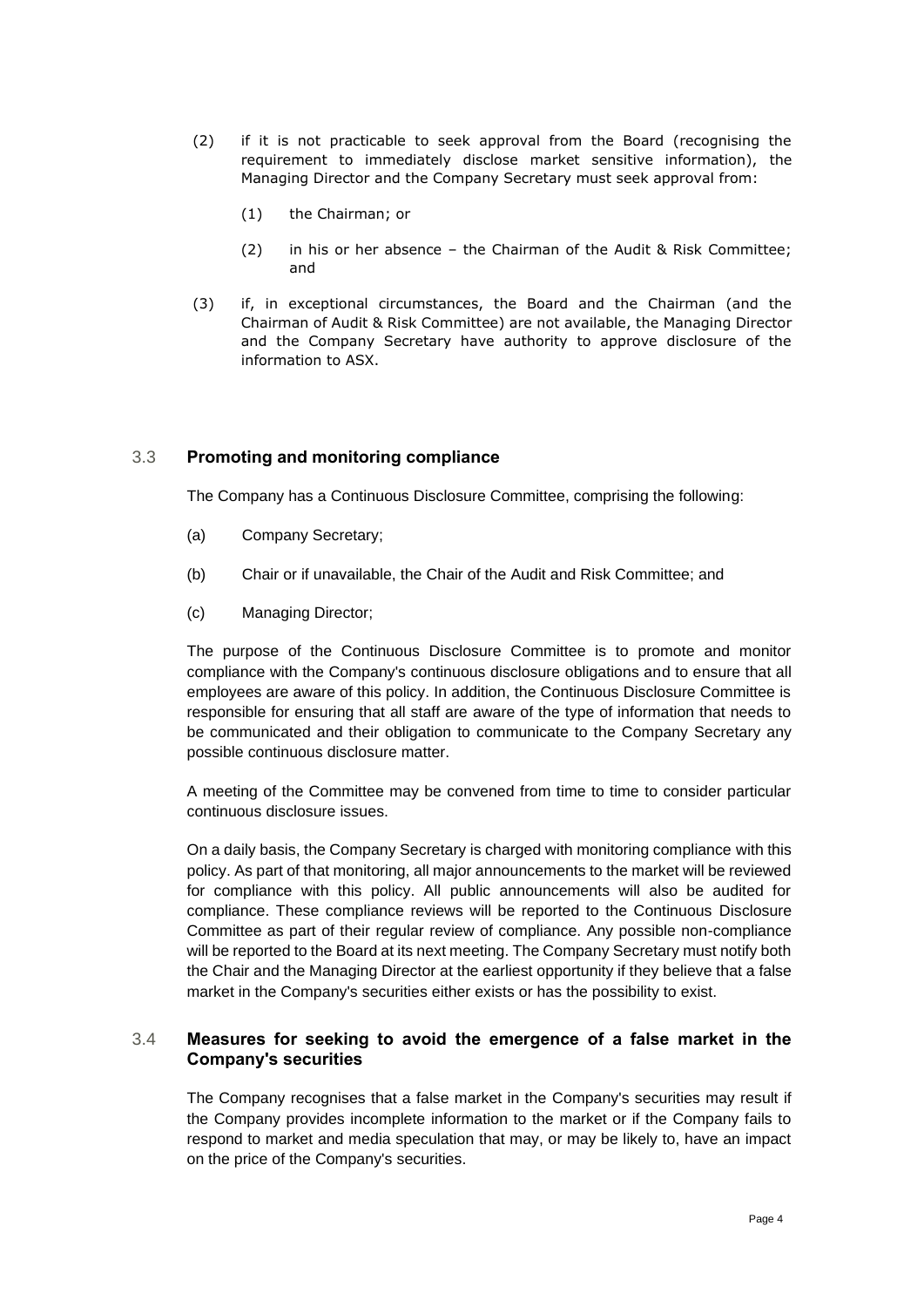While the Company does not, in general, respond to market speculation or rumours unless required to do so by law or other relevant bodies, the Company is committed to disclosing as much information as possible, without harming the Company, to a wide audience of investors through media releases of important milestones, including information that may not strictly be required under continuous disclosure requirements. Information given to the market will also be provided to investors through media releases.

Where appropriate, the Company will request a trading halt to prevent trading in the Company's securities by an inefficient and uninformed market until the Company can make an announcement to the market.

### 3.5 **Safeguarding confidentiality of corporate information to avoid premature disclosure**

All employees are advised of the confidentiality of Company information. In addition, the Company imposes communication blackout periods for financial information between the end of financial reporting periods and the announcement of results to the market. To protect against inadvertent disclosure of price sensitive information, the Company does not hold meetings or briefings to discuss financial information with individual investors, institutional investors, analysts or media representatives during the communication blackout periods, unless such meetings or briefings are the subject of a specific announcement to the market.

#### 3.6 **Media contact and comment**

The Board has designated Managing Director or the Chair (where appropriate) to speak to the press on matters associated with the Company. In speaking to the press, the Managing Director or the Chair will not comment on price sensitive information that has not already been disclosed to the market, however, they may clarify previously released information. To assist in safeguarding against the inadvertent disclosure of price sensitive information, the Managing Director or the Chair will be informed of what the Company has previously disclosed to the market on any issue prior to briefing anyone outside the Company.

Subject to the policies of the Board and any committee that the Board may appoint from time to time, the Chair is authorised to comment on:

- (a) annual and half yearly results at the time of the release of the annual or half yearly report;
- (b) resolutions to be put to General Meetings of the Company;
- (c) changes in Directors, any matter related to the composition of the Board or Board processes;
- (d) any speculation concerning Board meetings or the outcomes of Board meetings; and
- (e) other maters specifically related to shareholders.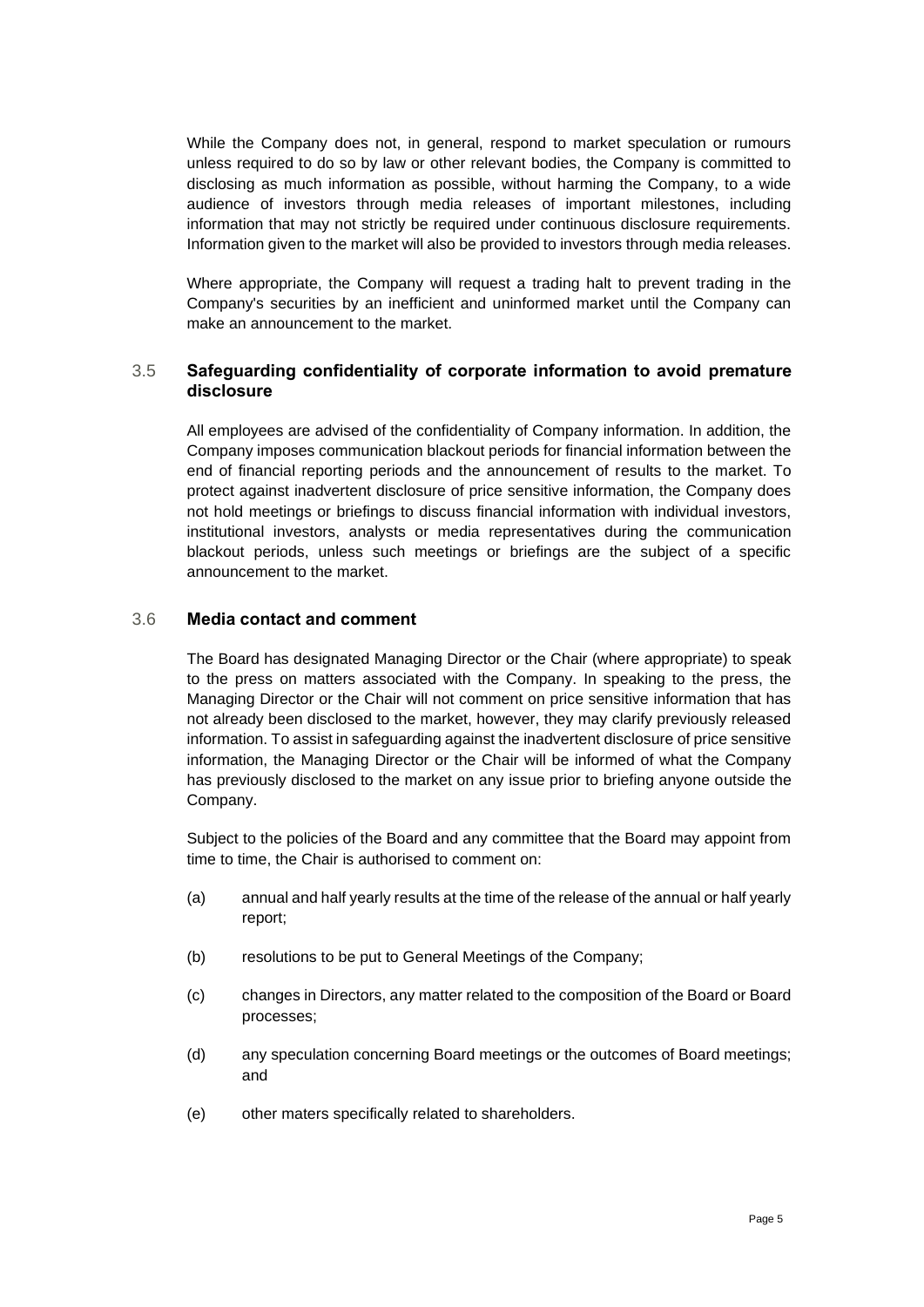Subject to the policies of the Board and any committee that the Board may appoint from time to time, the Managing Director is authorised to comment on:

- (a) the Company's future outlook;
- (b) any operational matter;
- (c) media queries concerning operational issues which reflect either positively or negatively on the Company;
- (d) proposed or actual legal actions; and
- (e) queries and general discussion concerning the Company's industry.

There will be times when Directors and employees will be approached by the media for public comment. On such occasions, the Director(s) or employee(s) should comply with the following:

- (a) refer the person to the Managing Director or the Chair of the Board as appropriate for comment;
- (b) refrain from disclosing any information, documents or other forms of data to the person without the prior consent of the Managing Director or the Chair of the Board; and
- (c) report the person who contacted the Director/employee, the reason (explicit or inferred) for the contact and a summary of any other relevant information as soon as possible to the Managing Director or the Chair.

#### 3.7 **External communications including analyst briefings and responses to shareholder questions**

- (a) The Company discloses its financial and operational results to the market each year/half year/quarter as well as informing the market of other events throughout the year as they occur. Quarterly financial reports, media releases and AGM speeches are all lodged with the relevant authority. As all financial information is disclosed, the Company will only comment on factual errors in information and underlying assumptions when commenting on market analysts' financial projections, rather than commenting on the projections themselves.
- (b) In addition to the above disclosures, the Company does conduct briefings and discussions with analysts and institutional investors. However, price sensitive information will not be discussed unless that particular information has been formally disclosed to the market via an announcement. Slides and investor presentations used in briefings will also be released immediately prior to the briefing to the market.
- (c) After the conclusion of each briefing or discussion, it will be reviewed to determine whether any price sensitive information has been inadvertently disclosed. If any price sensitive information was disclosed, it will be announced immediately to the market.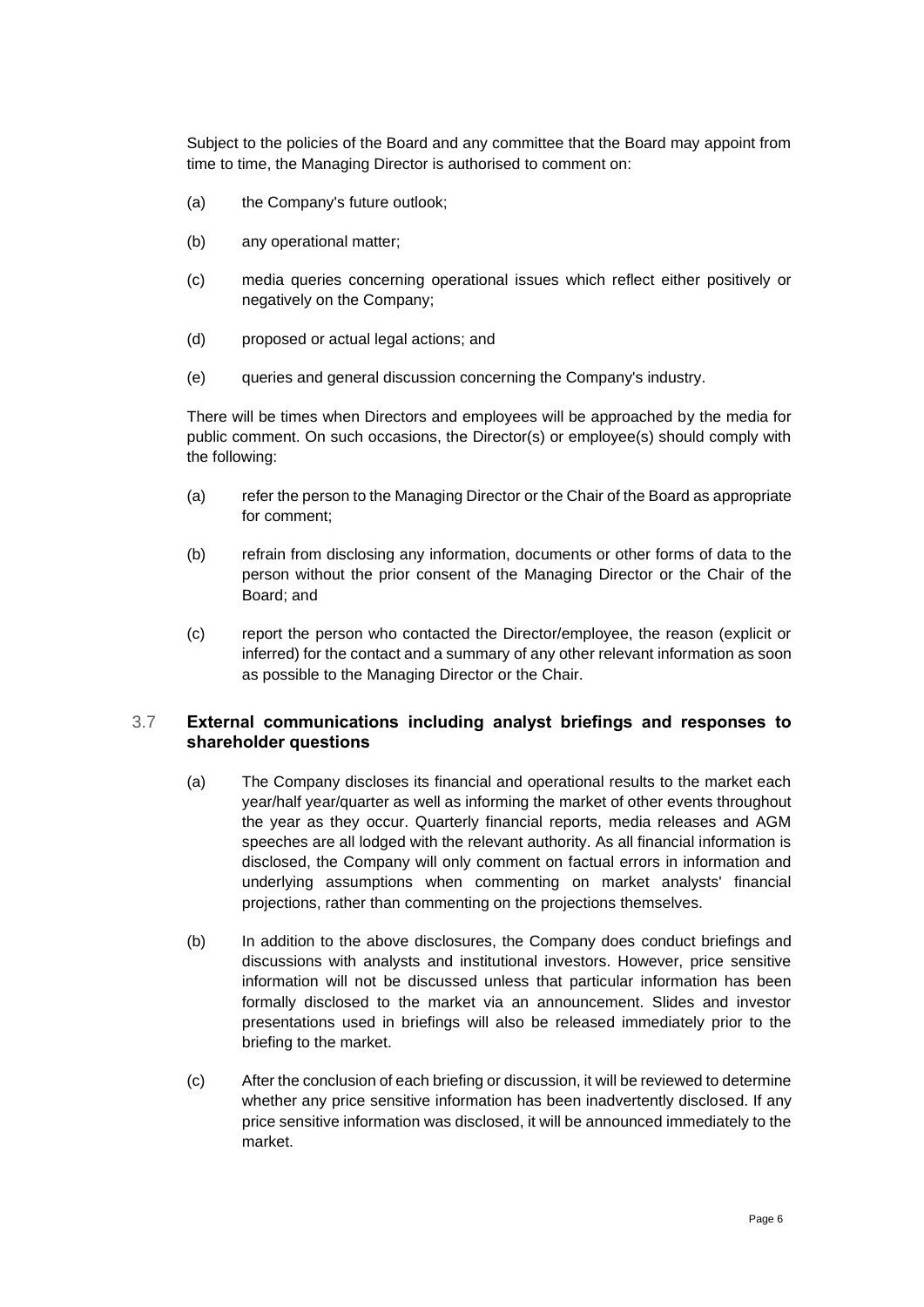- (d) Similarly, when answering shareholder questions, price sensitive information will not be discussed unless that particular information has been formally disclosed to the market via an announcement.
- (e) Where a question can only be answered by disclosing price sensitive information, the Company will decline to answer it or take it on notice and announce the information to the market prior to responding.
- (f) If any new price sensitive information is to be used in briefing media, institutional investors and analysts or in answering shareholder queries, written materials containing such information will be lodged with the relevant authority prior to the briefing commencing. These briefing materials may also include information that may not strictly be required under continuous disclosure requirements.
- (g) The Company is committed to the full and accurate reporting of its financial results. Consequently, when complying with its periodic disclosure requirements, the Company will provide commentary on its financial results. The purpose of the commentary will be to clarify and balance the information in the financial results.
- (h) This commentary will be delivered in a manner that is neutral, free from any bias and easy to understand. This may involve the provision of both positive and negative information about the Company that the Company believes is necessary to keep investors fully informed.
- (i) The Company respects the rights of its shareholders and to facilitate the effective exercise of those rights the Company is committed to:
	- (i) communicating effectively with shareholders;
	- (ii) giving shareholders ready access to balanced and understandable information about the Company and corporate proposals; and
	- (iii) making it easy for shareholders to participate in general meetings of the Company.

### 3.8 **Provision of information**

- (a) The Company will communicate with shareholders in three main ways:
	- (i) through releases to the market;
	- (ii) through information provided directly to shareholders at general meetings of the Company; and
	- (iii) market releases.
- (b) It is the Company's policy to comply with its continuous and periodic disclosure obligations. In accordance with the Company's continuous disclosure policy, unless exempted by the ASX Listing Rules, the Company will immediately notify the market of information: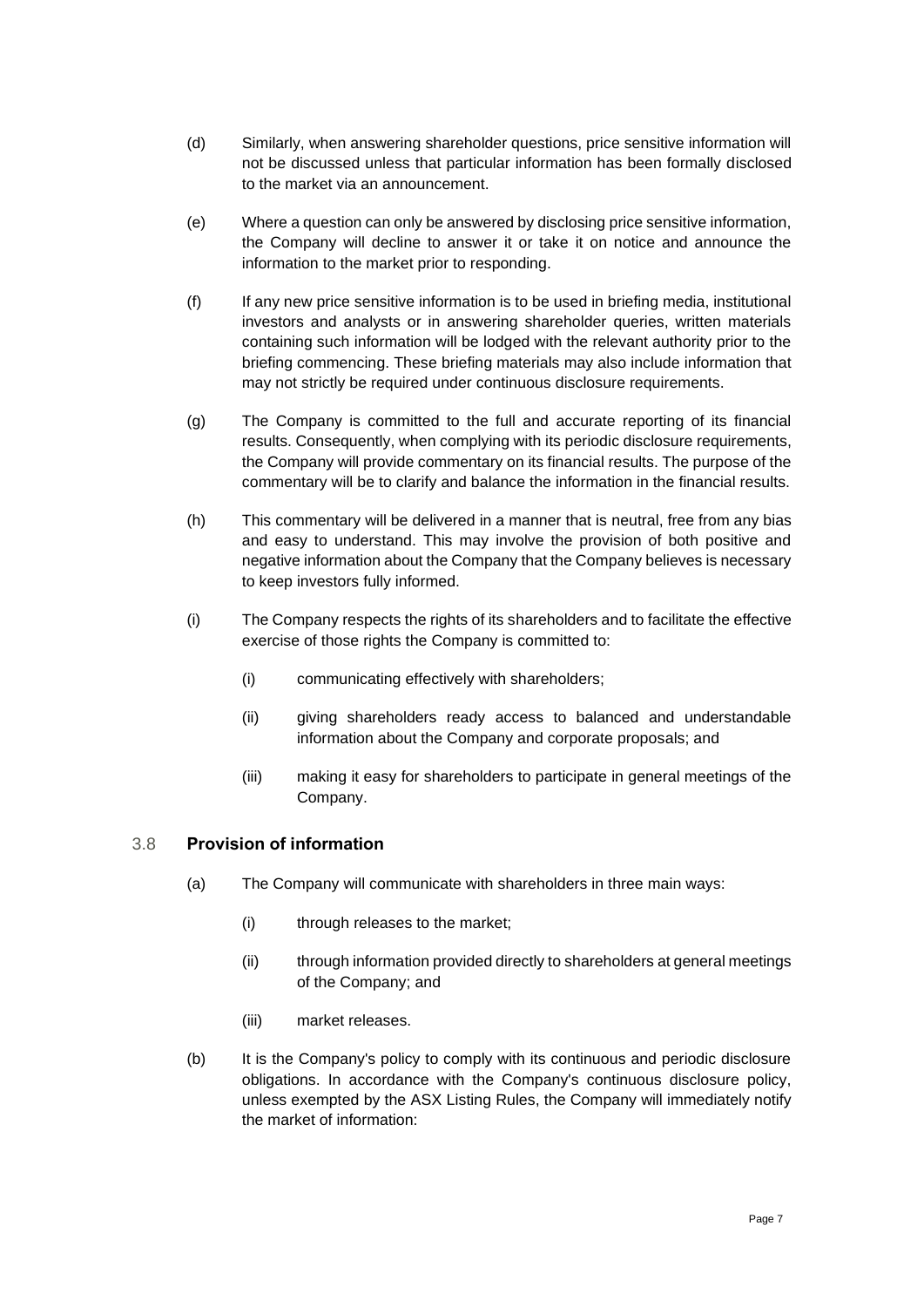- (i) concerning the Company that a reasonable person would expect to have a material effect on the price or value of the Company's securities; and
- (ii) that would, or would be likely to, influence persons who commonly invest in securities in deciding whether to acquire or dispose of the Company's securities.
- (c) Where practicable the Company will also make available the opportunity for shareholders to participate in new and substantive investor presentations by dialin or live-stream or by uploaded a transcript or recording of the presentation to ASX subsequently. The Company is not required to make available presentations that do not contain new market sensitive information.
- (d) "Substantive" presentations include results presentations and the types of presentations given at annual general meetings, investor days or broker conferences.

#### 3.9 **Provision of Information to the Board**

The Company Secretary is to ensure that a copy of all material market announcements is to be circulated to the Board as soon as is practicable after its release.

#### 3.10 **Company website**

- (a) The Company provides general information about the Company and its operations, details of the Company's corporate governance policies and procedures and information specifically targeted at keeping the Company's shareholders informed about the Company on its website.
- (b) In particular, where appropriate, after confirmation of receipt by the relevant authority, the following will be posted to the website:
	- (i) relevant announcements made to the market;
	- (ii) media releases;
	- (iii) information provided to analysts or the media during briefings;
	- (iv) the full text of notices of meeting and explanatory material;
	- (v) information related to general meetings, including the Chair's address, speeches and voting results;
	- (vi) copies of press releases and announcements for the preceding year; and
	- (vii) copies of annual and half-yearly reports including financial statements for the preceding year.
- (c) Where possible, the website will also be used for web-casting or teleconferencing analyst and media briefings as well as general meetings of the Company. Where the Company does web-cast the preceding events, and even where it is not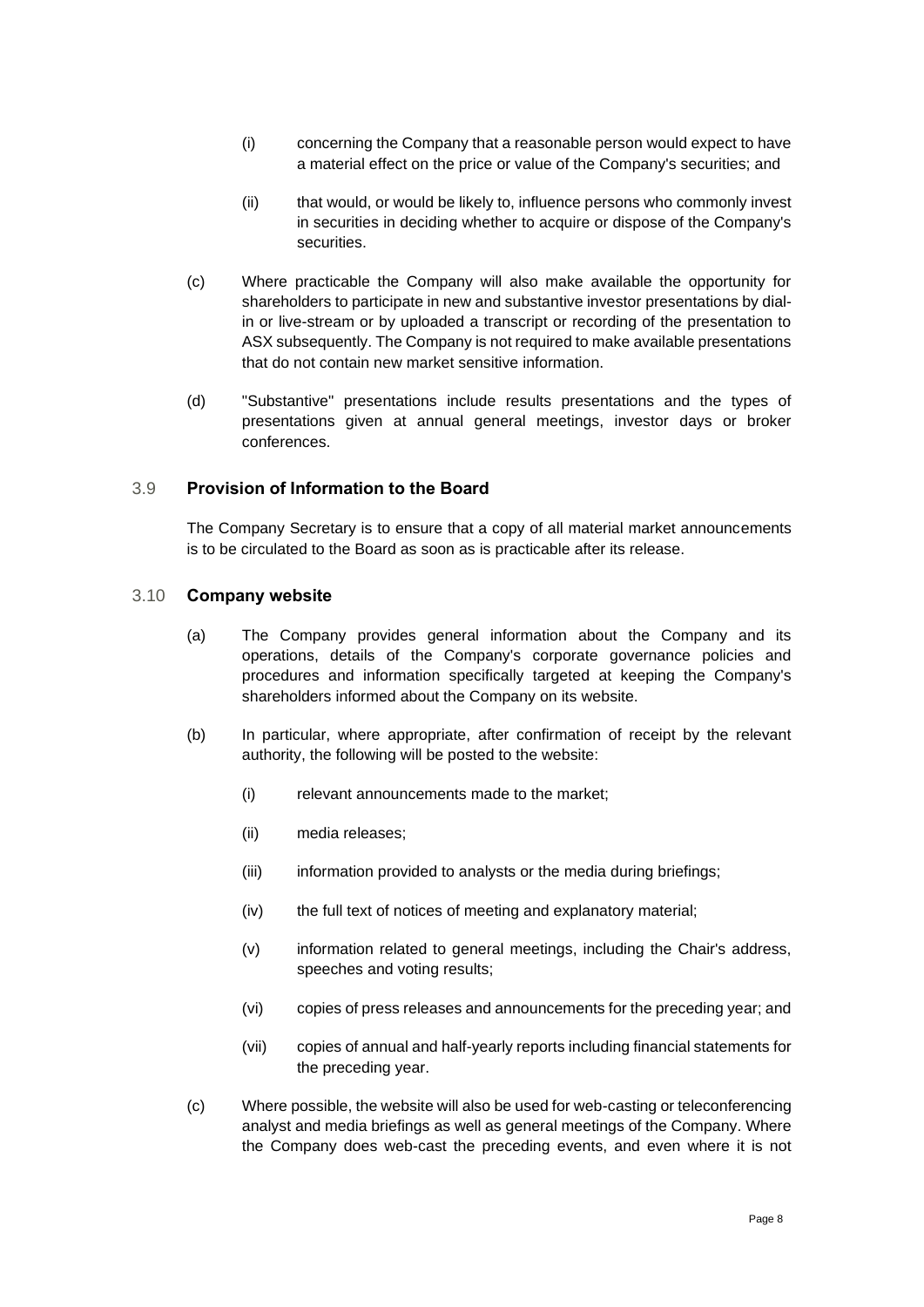possible to do so, a transcript or summary of the information discussed will be posted to the website.

#### 3.11 **Direct communications with shareholders**

- (a) Throughout the year it may be appropriate for the Company to directly communicate with shareholders. For example, to give shareholders notice of general meetings or to update shareholders by way of a Chair's letter.
- (b) In relation to information that is directly communicated to shareholders, all shareholders have the right to elect to receive all such information by post, facsimile or electronic mail.

#### 3.12 **Meetings of the Company**

- (a) In preparing for general meetings of the Company, the Company will draft the notice of meeting and related explanatory information so that they provide all of the information that is relevant to shareholders in making decisions on matters to be voted on by them at the meeting. This information will be presented clearly and concisely so that it is easy to understand and not ambiguous.
- (b) The Company will use general meetings as a tool to effectively communicate with shareholders and allow shareholders a reasonable opportunity to ask questions of the Board of Directors and to otherwise participate in the meeting.
- (c) The external auditor of the Company will be asked to attend each annual general meeting and to be available to answer shareholder questions about the conduct of the audit and the preparation and content of the auditor's report.

#### 3.13 **Other information**

While the Company aims to provide sufficient information to shareholders about the Company and its activities, it understands that shareholders may have specific questions and require additional information. To ensure that shareholders can obtain all relevant information to assist them in exercising their rights as shareholders, the Company will make available a telephone number and email address for shareholders to make their enquiries.

#### 3.14 **Investor Presentations**

Where a new and substantive investor or analyst presentation is to be given, the Company will release a copy of the presentation materials on the ASX market announcements platform.

# 4. Review

This policy will form a component of the induction process for all new employees.